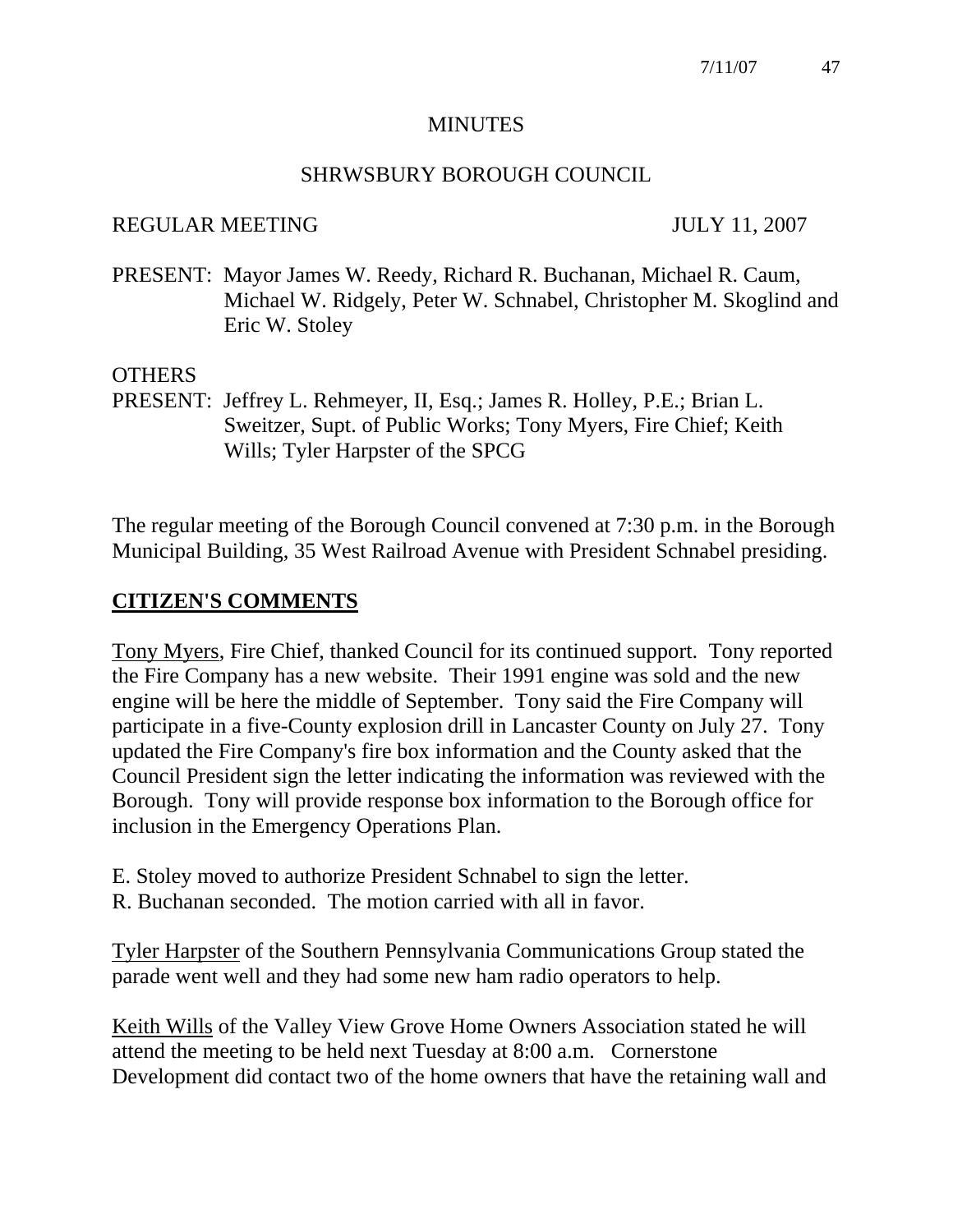made some suggestions. Keith was told to notify the people who have the retaining wall to try to attend the meeting on Tuesday.

# **APPROVAL OF MINUTES**

- E. Stoley moved to approve the minutes of the June 13 meeting.
- R. Buchanan seconded. The motion carried with all in favor.

# **APPROVAL OF EXPENDITURES AND REPORT OF ACCOUNTS**

M. Ridgely moved to approve the expenditures and report of accounts for April and May.

C. Skoglind seconded. The motion carried with all in favor.

# **BILL LIST**

The bill list was presented for June: General account: check numbers 8416 thru 8478; Water account: check numbers 3795 thru 3818; Sewer account: check numbers 3741 thru 3760: Highway Aid: none.

M. Ridgely moved to approve the bill list for June.

R. Buchanan seconded. The motion carried with all in favor.

# **SUBDIVISION AND LAND DEVELOPMENT BUSINESS**

# **Southern Regional Police** – Richard R. Buchanan

Buck reported the contract negotiations are close to a settlement. There was police presence at the Shrewsbury carnival.

## **REPORTS**

## **Codes Enforcement**

Mike's check list of investigations was presented.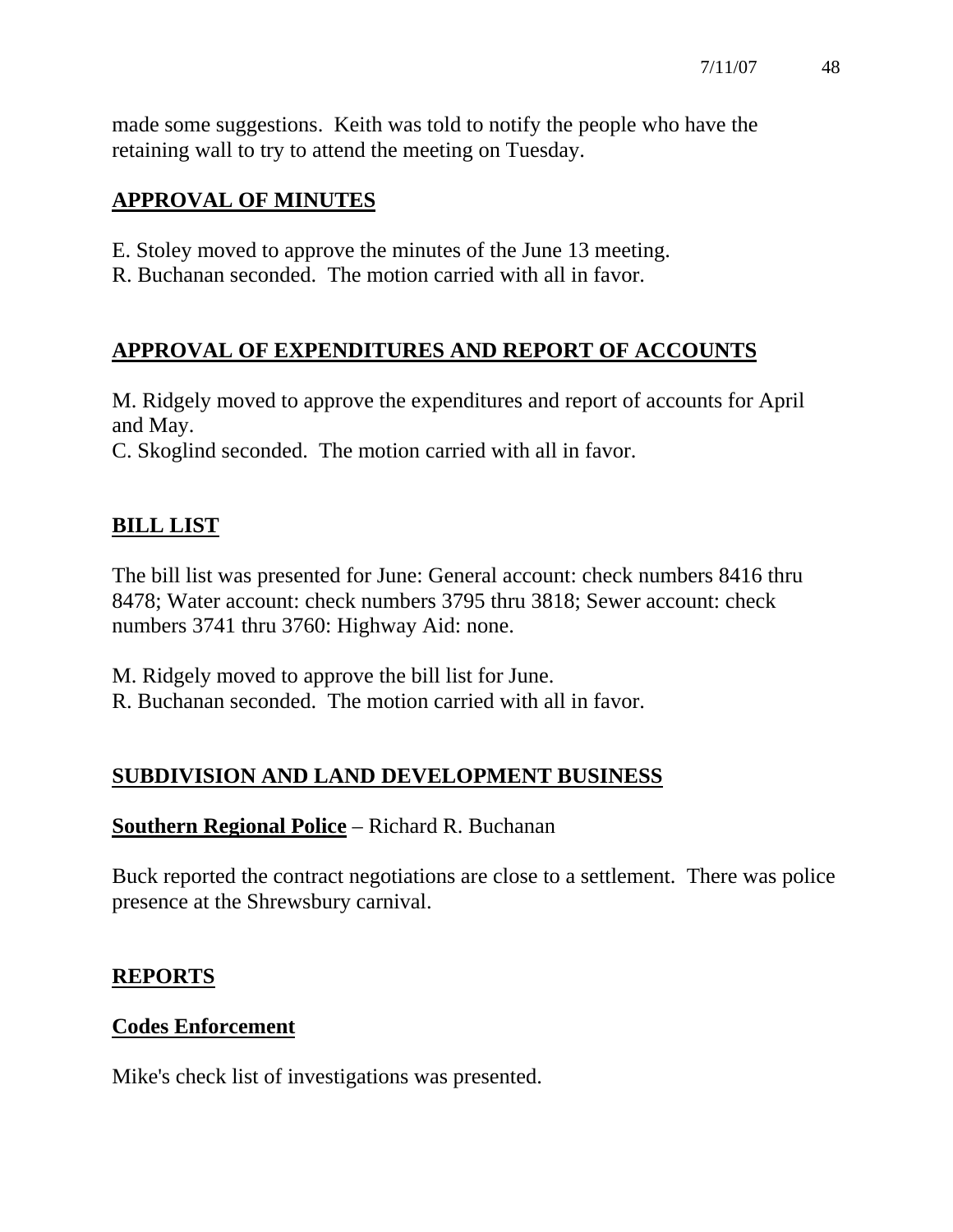## **Water & Sewer** – Richard R. Buchanan

### Water Service Project

Five water services have been installed as of July 5. Number seven of the agreement was amended and the new agreement will be mailed out to those who have not returned their agreement.

R. Buchanan moved to approve the July version of the Water Connection Agreement to be sent to the remaining property owners. E. Stoley seconded. The motion carried with all in favor.

#### Sewer Flows

The 2007 sewer flows are .816 MGD compared to last year's flows of .783 MGD. There were 61 new connections from January, 2006 to the present.

#### Uniform Plumbing Code License

Brian attended a three-day class on the Residential Plumbing Code. His goal is to take the exam in early August; the cost is \$160.00.

## **Public Roads & Lighting** – Christopher M. Skoglind

#### Sight Triangles

Two more letters were sent where trees or limbs are within the sight triangle. The tree at 311 West Forrest Avenue still has not been trimmed. A letter was received from the Winters' attorney that the traffic study dated February of 2007 should be adhered to which means placing a white stop bar closer to the intersection. The Secretary was asked to contact Mr. Bubb of the County's Traffic Engineering Section to meet with Brian Sweitzer to see first hand how far out into the intersection a large piece of equipment with a plow needs to be in order to see when pulling out onto Forrest Avenue.

Council feels it has done all it can to correct what we feel is a dangerous situation, but we will follow the County's recommendation and work toward placement of a stop bar closer to the intersection and ask Mr. Bubb to meet with the Borough at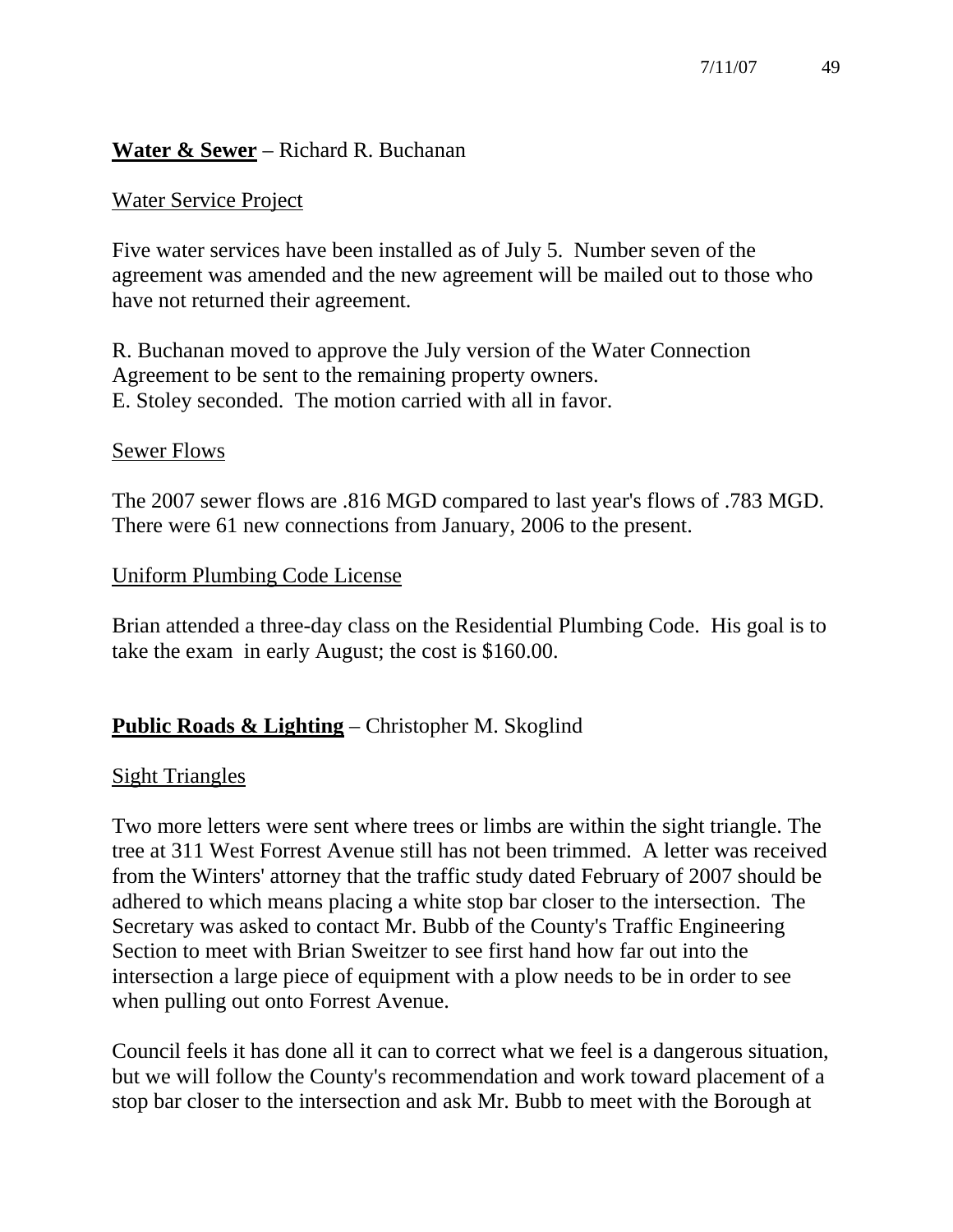the intersection. The Winters were first notified to trim the evergreen tree in November of 2006.

## Banner for YMCA

The YMCA has asked for another banner to be placed on South Main Street for an upcoming event. Council is concerned this would open up requests from other organizations or commercial establishments. There was also concern over Met Ed's approval for the use of the two poles.

C. Skoglind moved to approve Resolution #2007-4 for placement of a banner for the YMCA.

M. Caum seconded. The motion carried with E. Stoley opposed as there is no agreement with Met Ed.

# **Public Lands & Building and Finance** – Michael W. Ridgely

## Additional Swings at Playground

Brian identified another location for an additional swing set which would be next to the existing swings, but a Maple tree would need to be removed. The other location would be near the Monkey Bars.

C. Skoglind moved to authorize the placement of four new swings near the Monkey Bars at a price not to exceed \$3,000.00, payable from the PLGIT Playground account.

M. Ridgely seconded. The motion carried with all in favor.

The Secretary was asked to contact Giant and Walmart about a donated bench made from recycled wood material and recycled bags.

## Pavilion Rental Hold Harmless Clause

It was suggested that a hold harmless clause be added to our rental consent form. This will be discussed further next month.

# **ENGINEER'S REPORT**

# Valley View Grove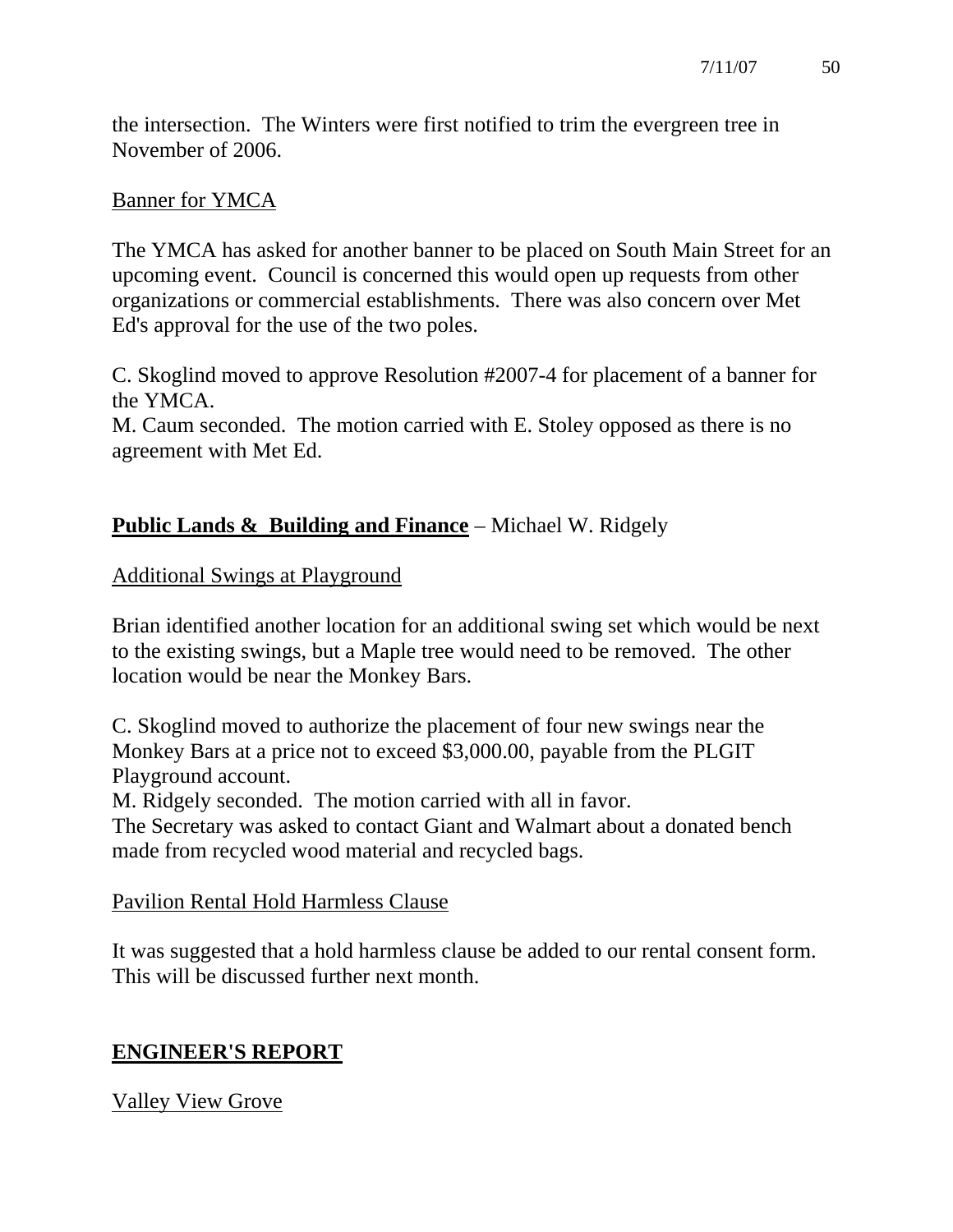Eng. Holley presented the plans his office prepared for the correction of the detention pond that proposes three rows of multi-flow drainage system at Valley View Grove. Cornerstone will also be asked to have their contractor dig in the bottom of the pond to see if any more large stones underneath.

Eng. Holley was asked to have a list of items ready for Cornerstone for Tuesday's meeting. The cost needs to be determined in order to see if the work needs to be bid. A price is also needed before we can notify the bank we intend to draw on the letter of credit.

## **SOLICITOR'S REPORT**

### I-83 Rest Stop

PennDOT's attorney is still reviewing Sol. Rehmeyer's letter regarding our request for changes to the Agreement.

#### Employment Manual

A draft of the manual has been provided.

#### Eagan, 380 North Main Street

Mr. Eagan has filed a variance application to use the warehouse for warehousing.

#### Keeney Well Exploration

Information was provided to Attorney Anderson in May. Sol. Rehmeyer is awaiting her response.

## Ordinance Prohibiting Truck Traffic

This ordinance will be adopted next month to restrict class four vehicles and/or vehicles with a registered gross weight of 9,001 pounds on Brook Meadow Circle beginning at Northbrook Lane; Clear Run Drive, beginning at Plank Road; East Clearview Drive, beginning at North Main Street; and Cardinal Drive, beginning at Mt. Airy Road.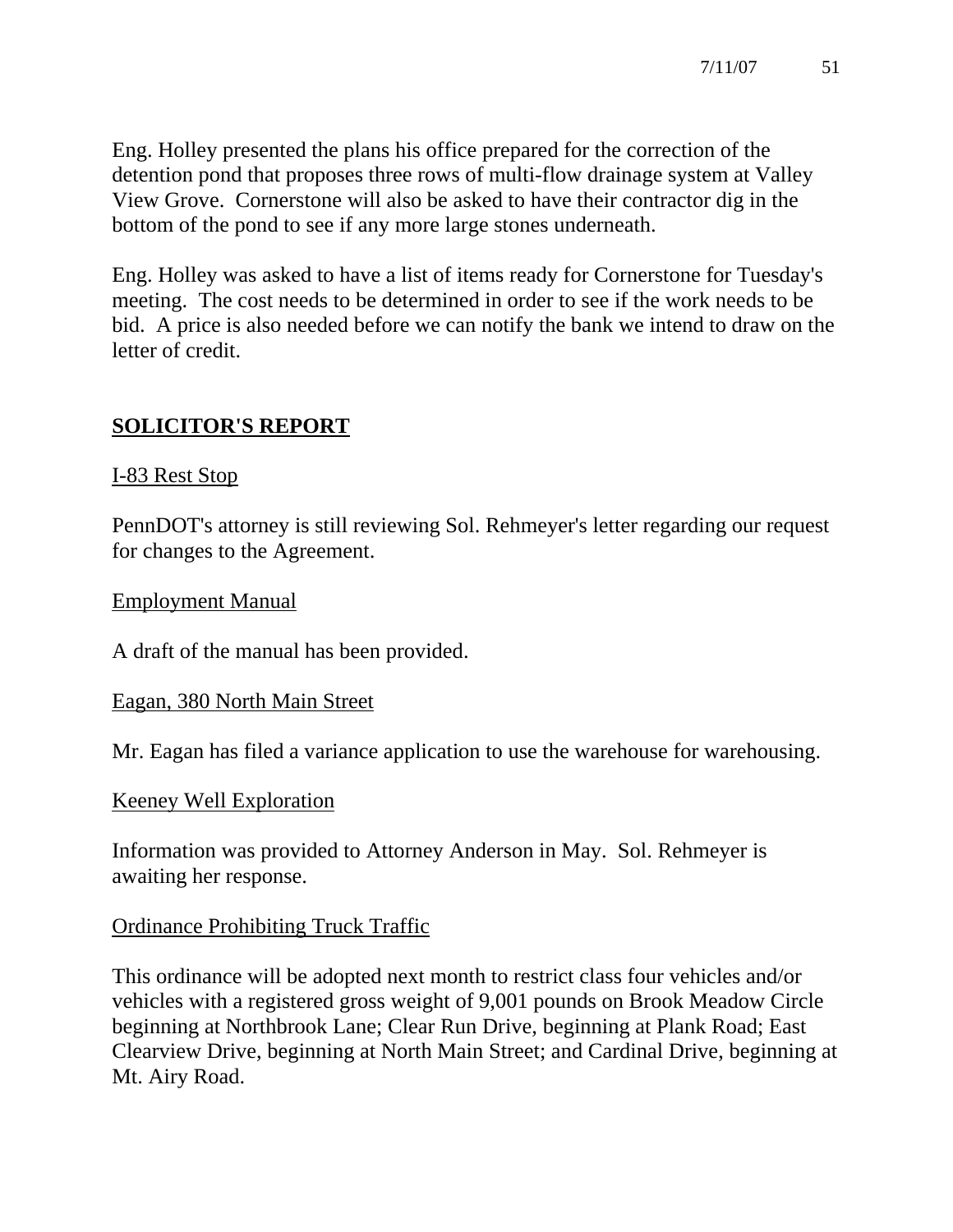## Investment Policy Statement

Sol. Rehmeyer reviewed the proposed Investment Policy Statement given to the Borough by the R.J. Hall Company and submitted a sample Statement for review.

# **Public Safety, Welfare and Personnel** – Michael R. Caum

# Emergency Operations Plan

John Fornadel, Nate Kirschman and Cindy Bosley are working on updating the Borough's Emergency Operations Plan.

## Employee Personnel Manual

Mike will set up a personnel meeting with the Committee, Brian and Cindy.

# **Secretary's Report** – Cindy L. Bosley

## Annual Appreciation Dinner

The dinner will be on Friday, November 16 at the Shrewsbury Vol. Fire Company.

# **York Adams Tax Bureau**

# **Subdivision, Land Development and Zoning** – Eric W. Stoley

# LED Signs

The Committee recommended the following changes to the zoning ordinance:

- 1) Brightness standpoint: no brighter than back-lit signs currently permitted;
- 2) Dusk wattage, drawdown at a certain hour;
- 3) Same size as allowed now and no brighter than currently allowed;
- 4) Address the red, yellow, green within a certain distance from an intersection;
- 5) A minimum of 30 second intervals for message changes with a fade-in, fadeout change as opposed to blinking.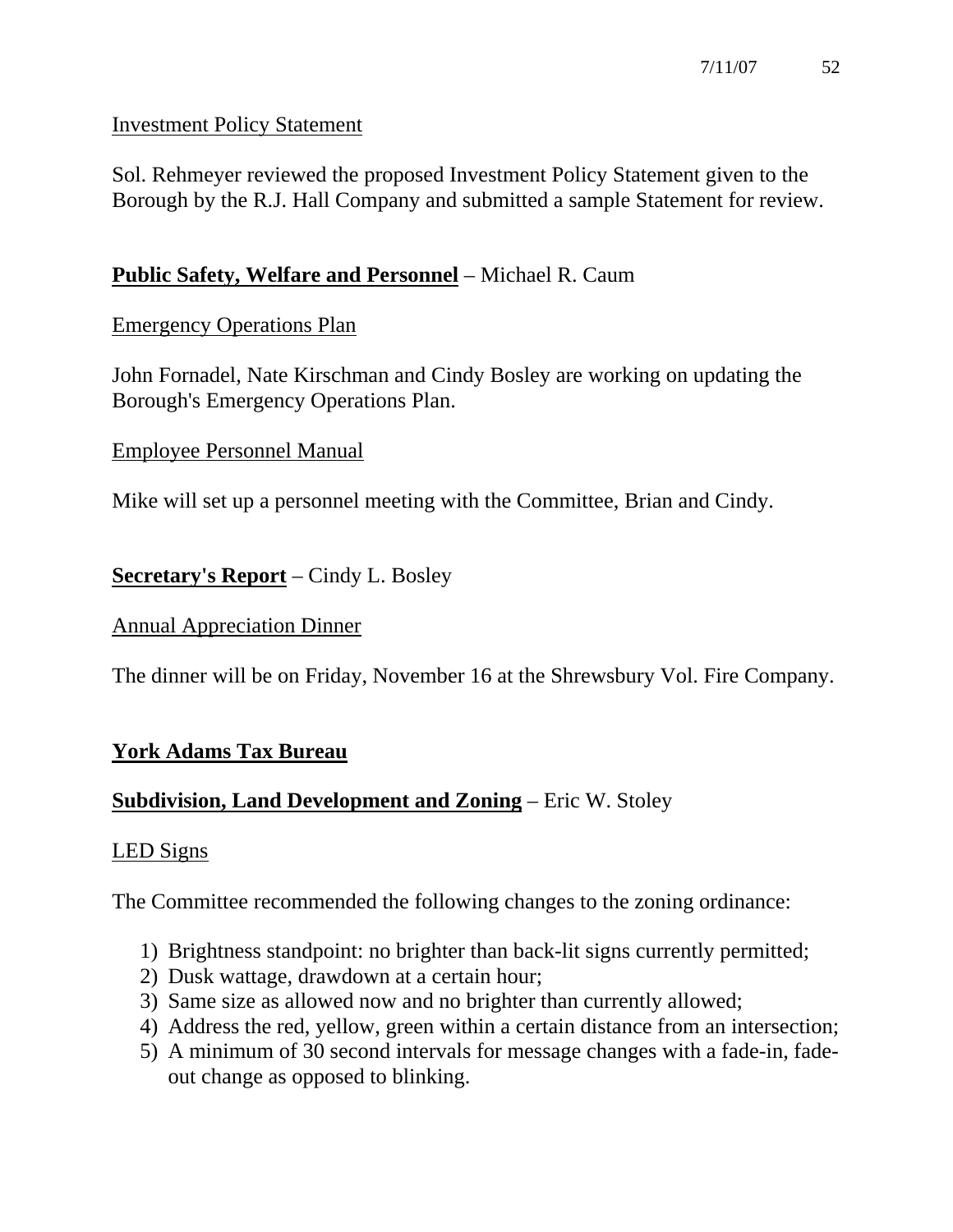Sol. Rehmeyer was asked to prepare a draft for the next meeting.

## Buffer Zone Amendment

The proposed amendment needs to make sure that there has to be a mix and the plans need to show the number of plants every hundred feet. The wording needs to be enhanced to match Eng. Holley's drawing.

#### Deer Creek Buffer Area

The Committee held a meeting with the Fawn Drive and Cardinal Drive residents in June. The residents on Fawn Drive would like to place sheds and/or fences in their back yards where the 20 foot buffer area is located which could interfere with the growth of the trees. Kimco will still need to have access in order to maintain the trees. One property owner still requests Kimco to cut the grass in the buffer area.

Sol. Rehmeyer was asked to prepare separate agreements for fences and sheds, which will be recorded, to be placed in the easement which must remain there or be replaced. Kimco will need access to maintain the trees. If removed and not replaced, trees must be placed in the easement.

#### **Planning Commission**

## **UNFINISHED BUSINESS**

#### Pension Investments

C. Skoglind stated a meeting was held with Bob Hall of the R.J. Hall Company to discuss diversifying our pension investments. A copy of the letter authorizing the movement of funds between accounts will be supplied to Council.

## **NEW BUSINESS**

#### Fluoride

A letter will be sent to Rep. Miller and Sen. Waugh that the Borough is opposed to the passing of mandatory fluoridation.